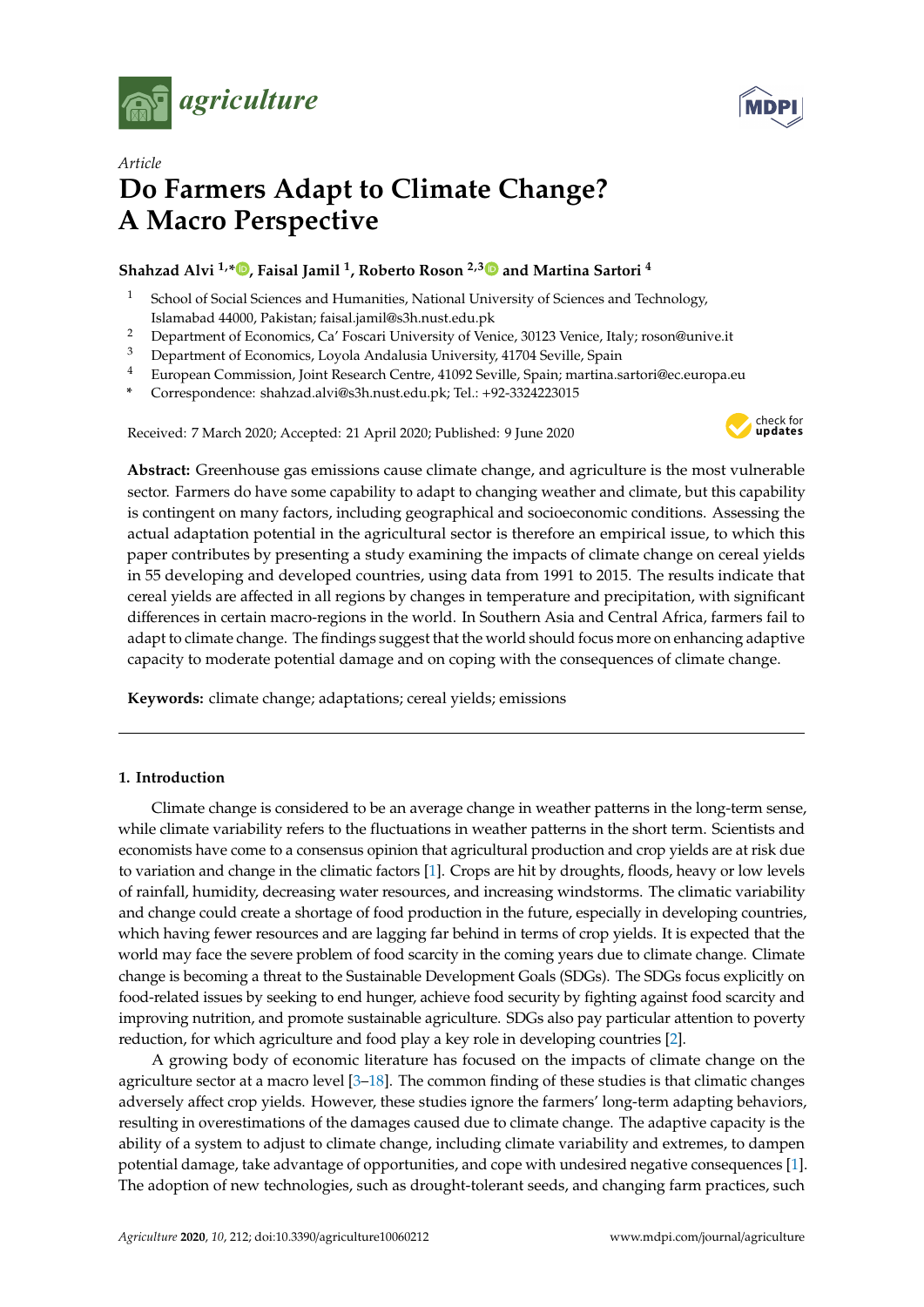as sowing dates, are moderating the impacts of climate variability and change on crop yields [\[19–](#page-9-1)[21\]](#page-9-2). However, this capability is contingent on many factors: the farmer's characteristics, the market structure, government policies, geographical and social conditions, education, etc. The farmers who have more access to credit facilities, for instance, can buy hybrid seeds and more advanced machinery [\[22\]](#page-9-3). A better level of education helps them to learn about the latest farming techniques; improved infrastructure gives them the advantage of easier access to markets; and an advanced technology and investment in research can mitigate the potential damages of climate change. The geographical conditions are also important because the cost of adaptation is too high for those countries that are already facing high temperatures or are more vulnerable to climate change.

There are numerous studies that have empirically investigated the impact of the farmers' adaptation at the micro or farm level [\[23](#page-9-4)[–26\]](#page-9-5). This indicates that some farmers are adapting, while other's have failed to adapt to climate change, depending on the individual farmer's characteristics. However, little attention has been paid to macroeconomic policies and the social indicators of a country that provide support for adaptation, such as the government spending in the agriculture sector, research and development, education and training schemes, policy relevance to agriculture, information availability, and climate risk identification. Such macro-level factors that enable farmers to adapt to climate change are missing in the existing literature. Developed countries are providing such services to their farmers, to facilitate them to make adaptations to climate change; however, the developing countries are lagging far behind and it can be difficult for them to adapt [\[27–](#page-9-6)[29\]](#page-9-7).

However, it is difficult to capture the concept of adaptations because it includes government policies and the behavior of farmers. Thus, assessing the actual adaptation potential at the macro level in the agricultural sector is an empirical issue. Thus, the objective of this study is to investigate whether farmers adapt to climate change or not. To achieve this, a panel data method with cross-country data is employed, with data ranging from 1991 to 2015, and including 55 developing and developed countries. Countries were grouped into eight regions; namely, Southern Europe, Central and West Europe, Northern Europe, Northern Africa, Central Africa, Southern Africa, Southern Asia, and Southeast Asia. The growing degree days and cumulative precipitation as climatic factors were used in the first difference estimation model to check the impact of climate change on cereal yields. Then, the lag effects of climatic variables were introduced to capture the adaptation to climatic change.

Several studies can be found in the literature which examine the impact of climate change on agriculture. All these studies use different models which have both advantages and disadvantages.

Most of the scholars analyzed, that the impact of climate change is solely on the production, and affects some major crops, i.e., cotton, maize, rice, and soybeans, which are termed "crop stimulation models." The analysis of these models is mostly limited to the crop physiology and its productivity when exposed to different climate conditions [\[30,](#page-9-8)[31\]](#page-9-9). Due to the emphasis on the change in the physiology and ecosystem of the crop and soil, they are considered agriculturally oriented. In the crop stimulated model, the management of crops are considered fixed, and no attention is paid towards the farmer's behavior. These models are applicable for major crops at particular places, and their adjustment is limited to the grain crops [\[32\]](#page-9-10).

Some scholars' work has indicated how climate change impacts the yields, and how yields of the crops are sensitive to the changes of climatic patterns; for this purpose most studies have used the production function approach [\[33](#page-9-11)[–37\]](#page-10-0). The approach of this model is based on the fact that climate and soil are explanatory variables in the model, and that their role is assessed in the production function.

In the formulation of the production function approach, the economic benefits gained from the crops are not considered a priority; instead, they are given secondary consideration and treated in a simple way [\[38\]](#page-10-1). The economic consideration is discussed later in some studies, which have touched on the economic aspect in the production function [\[39](#page-10-2)[,40\]](#page-10-3). The economic factor of climate change has also been found in the analysis given by agroeconomic models by applying mathematical programming [\[41](#page-10-4)[,42\]](#page-10-5).

The major drawback found in the production function approach is that it focuses only on crops and its site-oriented model. It has analyzed and formed the hypothesis of the uneducated farmers; in this model it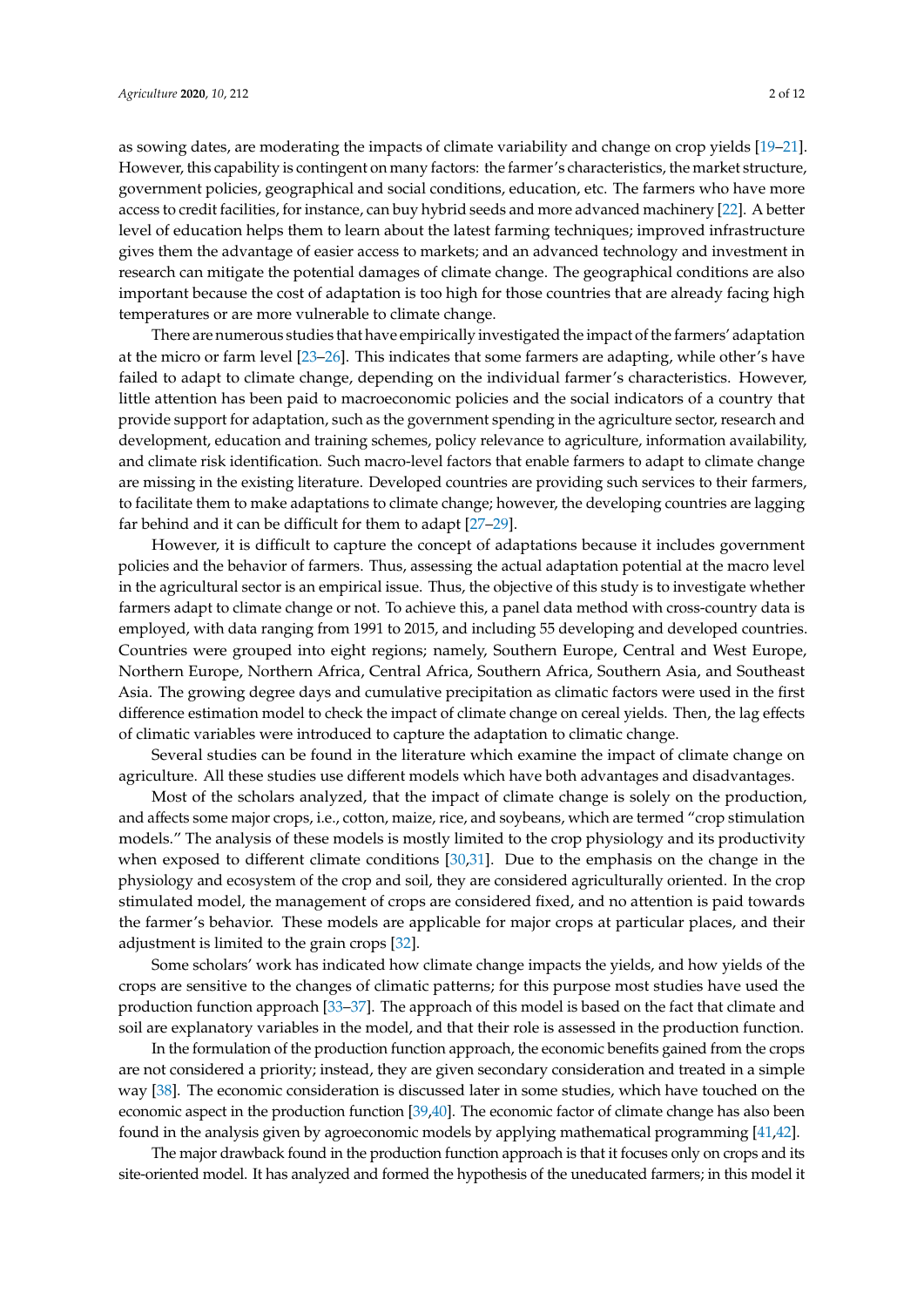does not consider that farmers believe in the adoption of the strategies which help them to cope with change in climate; i.e., farmers replace those crops with others which are more sensitive to the climate [\[43](#page-10-6)[,44\]](#page-10-7).

When this limitation of the production function approach could not comply, another model was formulated named the Ricardian model in 1994 by Mendelsohn; in this model the climate was considered the black box in the agriculture sector. This model is used to assess the relationship that exists between outcomes of the agricultural land which a farmer utilizes and climate, which includes cross sectional data, analyzed by repressors and control variables. This model is implicitly considered as the farmer's adaptation model [\[32\]](#page-9-10).

The weakness of this model, as discussed above, is that the efforts of the farmer cannot be determined in this model, and to overcome this weakness the farmer's efforts are assessed by the mathematical programming developed in the same model [\[41,](#page-10-4)[45,](#page-10-8)[46\]](#page-10-9). The main focus was the irrigation of the land [\[47\]](#page-10-10). This specification of the models also has limitations, such as the fact that it only considers hypothesized and simulated strategies, which cannot be correct. The most recent application of this model is the addition of the positive mathematical programming method commonly known as positive mathematical programming [\[48](#page-10-11)[,49\]](#page-10-12).

In recent times many studies have been conducted that show how the limitation of the Ricardian model can be overcome by considering the survey from a farmer's point of view and by applying econometric models. This application of the model uses the adopted strategies of the farmer and its explanatory variables [\[20,](#page-9-12)[24,](#page-9-13)[50,](#page-10-13)[51\]](#page-10-14). The adaptation to climate change was first considered in agriculture modeling in the pioneering works of [\[28,](#page-9-14)[52](#page-10-15)[–56\]](#page-10-16) in terms of the decision to adapt and examine the impact of climate change in presence of adaptations.

The works of [\[57](#page-10-17)[,58\]](#page-10-18), empirical and theoretical, considered adaptation in the form of different types of technology adoptions and preventive measures. The technologies under consideration and preventive measures of adaptations are different across studies; therefore, the measures of the impact of adaptations are not comparable. A few comprehensive studies covering multiple regions show that the results of adaptation are considerably different in developed and developing countries, with little gain or net decline in the agricultural production in the developing countries, and net gain in the developed countries [\[27](#page-9-6)[,28](#page-9-14)[,55](#page-10-19)[,58](#page-10-18)[,59\]](#page-10-20).

Climate changes are unevenly distributed throughout globally, penalizing some parts of the world more than others; some areas are getting benefits from changes in precipitation [\[3,](#page-8-2)[56\]](#page-10-16). Undoubtedly, the adaptation practices are related to knowledge and perceptions about the climate change. There is a need for greater investment in research and implementing adaptation strategies to mitigate the risks of climate change [\[60,](#page-11-0)[61\]](#page-11-1).

Summing it up in a nutshell, just as the impacts of climate change vary from one region to another, the adaptation and its consequences also vary depending on the factors ranging from farmer's characteristics to socioeconomic factors. These factors either limit or improve the farmer's capability to move towards adaptations in order to avoid negative impacts or benefits from climate change. The farmer's decision to move towards adaptations hinges on the perceptions of climate change and the benefits of using new technology, inputs, or techniques requiring investment. The developed countries generally have developed markets for agricultural inputs, including dissemination of information which helps farmers to move towards adaptions and invest in new technology. On the other hand, in developing countries, markets are not developed for the agricultural inputs and the farmers are relatively unaware of the available technologies to avoid the negative impacts of climate change.

The study proceeds as follows. Section [2](#page-2-0) presents the material and methods. Section [3](#page-4-0) is about results and discussion, and the final section concludes the study.

#### <span id="page-2-0"></span>**2. Materials and Methods**

## *2.1. Climate Change*

We used the production function approach to check the impacts of climate change and adaptations on cereal yields. The cereal yields (kg/ha) are related to climatic and non-climatic input variables.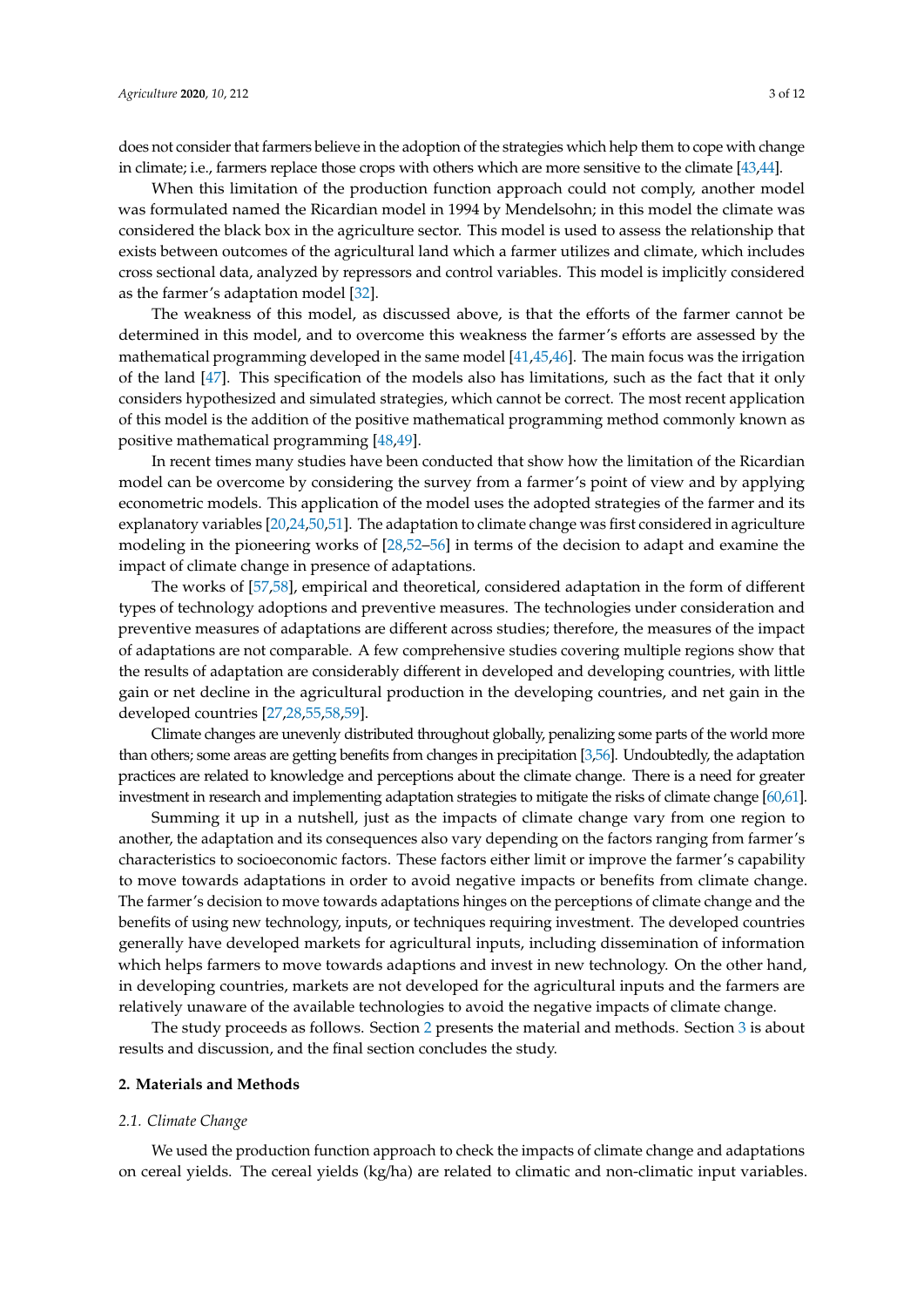The vector of climatic variables is characterized here by temperature and precipitation (we also used the humidity as a climatic variable, but due to the problem of multicollinearity, we dropped it), while the non-climatic vector is related to capital stock and labor force. The use of capital stock is important in agricultural production, especially in case of the developing countries. The regression is as follows:

$$
y_{it} = \beta_1 (GDD_{it}) + \gamma_1 (Pr_{it}) + \Pi_1 (K_{it}) + \Pi_2 (LF_{it}) + \beta_i + \alpha_t + \varepsilon_{it}, \tag{1}
$$

where *y* is cereal yields, *GDD* is growing degree days, *Pr* is precipitation, *K* is capital stock, *LF* is the labor force in the agriculture sector,  $\beta_i$  is the time-invariant and individual fixed effects, and  $\alpha_t$  is the time-fixed effect.

When investigating the impact of change, it makes sense to look at the first-order differences [\[62\]](#page-11-2). A panel first difference estimation model has been employed that incorporates a set of climatic and non-climatic inputs. This regression method has three advantages. First, it allows us to capture the oscillations in weather patterns; second, it easily addresses the problem of omitted variables in the panel data [\[63\]](#page-11-3); and third, it eliminates the time-invariant term and individual country fixed effects. The impact of climate change on cereal yield is therefore estimated as follows:

$$
\Delta y_{it} = \beta_1 (\Delta GDD_{it}) + \gamma_1 (\Delta Pr_{it}) + \Pi_1 (\Delta K_{it}) + \Pi_2 (\Delta LF_{it}) + \alpha_t + \varepsilon_{it}, \tag{2}
$$

where ∆ indicates the first difference, *i* index stands for country and *t* for year, α*<sup>t</sup>* is the time dummy variable, and  $\varepsilon$  is the residual term. (The country's dummy variable is not included in the regression, as it is a first-difference estimator. Inter-country differences cancel out).

#### *2.2. Adaptation to Climate Change*

The concept of modelling adaptation is not new in the literature. Helson was among one of those who developed a quantitative model of adaptations [\[64\]](#page-11-4). More recently, Menz and Korhonen et al. [\[65,](#page-11-5)[66\]](#page-11-6) investigated the income adaptation by including lagged income into the life satisfaction equation. To check the impact of growing degree days and precipitation on cereal yield, it is important to understand that both the indicators of climate change are noticeable, gradually. Therefore, it is obvious to include the lags of climate change indicators; otherwise, their impacts will remain overestimated. Thus, the current study critically attempts to include lagged or past values of growing degree days and precipitation so that the truly representative impacts of climate change adaptation may be revealed. By doing so, the model of oscillations in weather patterns is granted. This modelling approach makes this study unique in the literature of climate change adaptation in the agriculture sector because no other method can appropriately estimate the impact.

To investigate whether farmers adapt to climate change or not, we include the lag of growing degree days and precipitation in the difference equation by following the Menz [\[65\]](#page-11-5) and Korhonen et al. [\[66\]](#page-11-6). The model is as follows:

$$
\Delta y_{it} = \sum_{l=0}^{n} \beta_{i,t-l} (\Delta GDD_{i,t-l}) + \sum_{k=0}^{n} \gamma_{i,t-l} (\Delta Pr_{i,t-l}) + \Pi_1 (\Delta K_{it}) + \Pi_2 (\Delta LF_{it}) + \alpha_t + \varepsilon_{it}
$$
(3)

where *l* is the lag length of climatic variables, and the  $\beta_{i,t}$  and  $\gamma_{i,t}$  coefficients represent the first-year effects of growing degree days and precipitation on cereal yields, respectively. The sum of the coefficients of growing degree days,  $\beta_{i,t} + \beta_{i,t-1} + \beta_{i,t-2} + \cdots + \beta_{i,t-n}$ , gives the full effect of growing degree days. Similarly,  $\gamma_{i,t} + \gamma_{i,t-1} + \gamma_{i,t-2} + \cdots + \gamma_{i,t-n}$  gives the full effect of precipitation. We set the null hypothesis of lag-independent climatic variables,  $\beta_{i,t-1} + \beta_{i,t-2} + \cdots + \beta_{i,t-n} = 0$  and  $\gamma_{i,t-1} + \gamma_{i,t-2} + \cdots + \gamma_{i,t-n} = 0$ . If the null hypotheses are accepted, then the cereal yield is affected by neither changing the growing degree days nor the precipitation, and resultantly, the farmers are adapting to climate change. This could be interpreted as the result of adaptive behavior, making the output level immune to meteorological contingencies.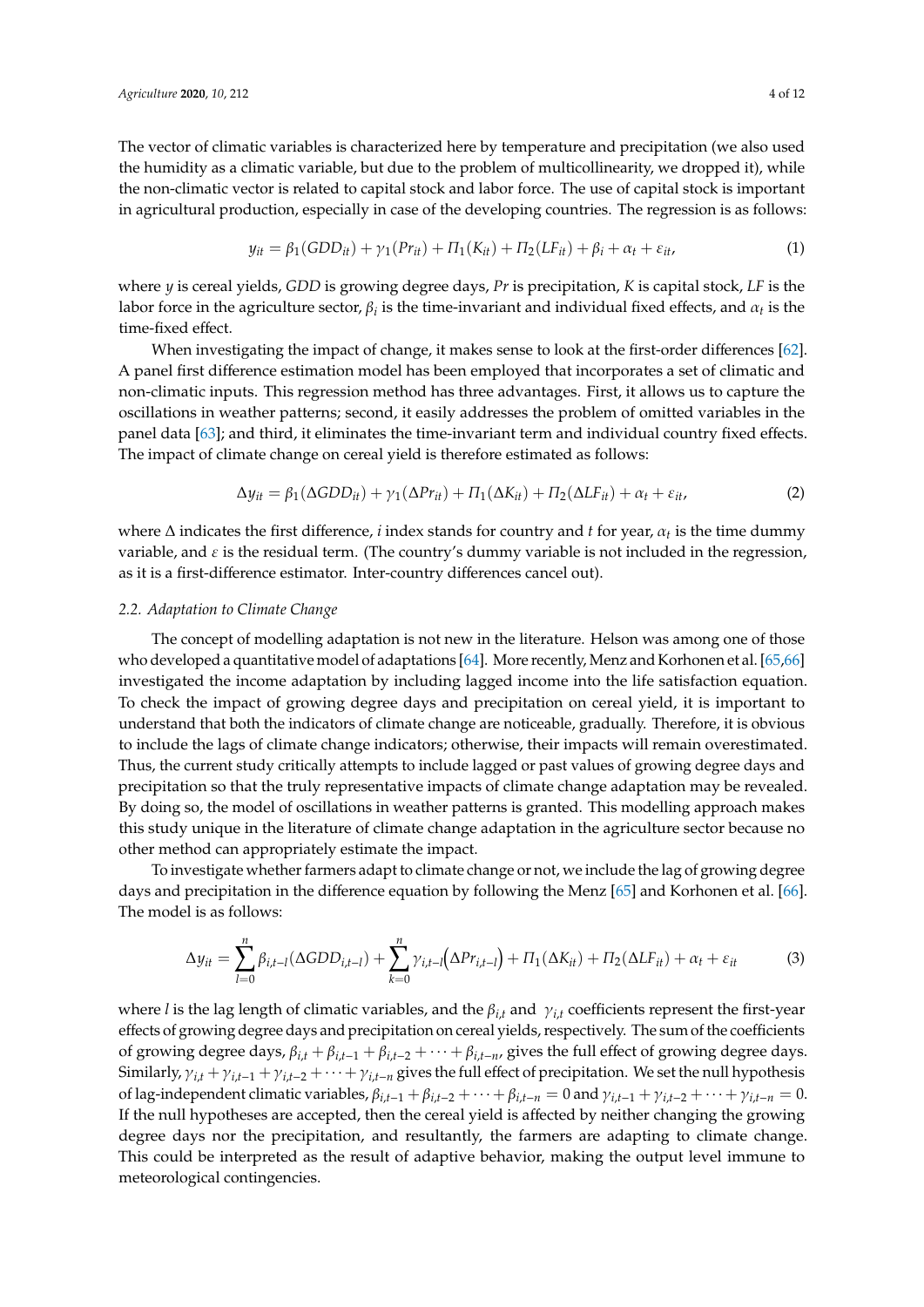#### *2.3. Data*

Data on the climatic variables (growing degree days (GDD) and cumulative precipitation (pr) were obtained from the World Bank Climate Knowledge Portal [\[67\]](#page-11-7), for the period of 1991–2015, of 55 countries (The World Bank Climate Knowledge portal provide data at the country level with global coverage). GDD is the sum of heat that a crop receives over the growing period above the lower threshold. The crop-specific upper and lower thresholds are still in debate. Following [\[16](#page-9-15)[,18](#page-9-0)[,68\]](#page-11-8), the study used  $8 \degree C$  as the lower threshold. The growing degree days are calculated from the average monthly temperature as follows:

$$
g(T) = \begin{cases} 0 & \text{if } T \le 8\\ T - 8 & \text{if } T > 8 \end{cases}
$$
 (4)

Data on the cereal yields by country, on capital stock in agriculture and on labor force were retrieved from the Food and Agriculture Organization [\[69\]](#page-11-9) database for the same time period. Several summary statistics for each country are reported in Appendix [A](#page-7-0) Table [A1.](#page-7-1)

#### <span id="page-4-0"></span>**3. Results and Discussion**

#### *3.1. Impacts of Climate Change on Cereal Yields*

The results indicate that climate variability strongly affects the cereal yields. An increase in the growing degree days is negatively correlated with the cereal yields in all regions, except for Southeast Asia (Table [1\)](#page-4-1). The largest impact is estimated for Southern Europe and Central Africa, at 0.74 and 0.73, respectively, followed by Northern Africa (0.55). As expected, an increase in precipitation has a positive effect on the cereal yields only in Southern Europe, Northern Africa, Central Africa, Southern Africa, and Southeast Asia. However, the impact of increasing precipitation is significantly negative in the Central, Western, and Northern European regions because the above-average rain causes an excess of moisture in the soil which decreases the cereal yield in these regions. The major cereal crop in these regions is wheat which requires less water. The impact of an increase in precipitation is also found to be negative in the Southern Asia region. The reason for the negative impact is a lack of water infrastructure, which results in the flooding of the river basins, especially when there is more rain, particularly in Bangladesh, India, and Pakistan, due to rivers flowing from the top of the Himalayas down to plain irrigated land. The cereal yields are also positively affected by changes in non-climatic explanatory variables that include labor force and capital stock, which are significant in some regions.

**Table 1.** Impacts of climate change on cereal yields.

<span id="page-4-1"></span>

| Variable        | Southern<br>Europe | Central<br>&Western<br>Europe | Northern<br>Europe | Northern<br>Africa | Central<br>Africa  | Southern<br>Africa | Southern<br>Asia | Southeast<br>Asia |
|-----------------|--------------------|-------------------------------|--------------------|--------------------|--------------------|--------------------|------------------|-------------------|
| $\triangle GDD$ | $-0.741$ ***       | $-0.236$ ***                  | $0.145$ ***        | $-0.553**$         | $-0.737*$          | $-0.463**$         | $-0.340**$       | $-0.226$ **       |
|                 | (0.000)            | (0.000)                       | (0.001)            | (0.033)            | (0.089)            | (0.033)            | (0.011)          | (0.018)           |
| $\Delta Pr$     | $0.162$ ***        | $-0.236$ ***                  | $-0.232$ ***       | $0.155$ ***        | $0.236$ ***        | $0.677***$         | $-0.050$ ***     | $0.037**$         |
|                 | (0.009)            | (0.000)                       | (0.000)            | (0.009)            | (0.000)            | (0.000)            | (0.001)          | (0.017)           |
|                 | $0.233**$          | $-0.043$                      | $-0.007$           | $0.706$ ***        | $0.070$ ***        | $0.088**$          | $0.097$ ***      | $0.102$ ***       |
| ΔΚ              | (0.023)            | (0.383)                       | (0.894)            | (0.000)            | (0.006)<br>(0.012) | (0.003)            | (0.000)          |                   |
| $\Delta$ LF     | 0.023              | 0.053                         | $0.212*$           | $0.309$ ***        | $-0.103$           | 0.024              | 0.119            | $-0.059$          |
|                 | (0.908)            | (0.616)                       | (0.097)            | (0.009)            | (0.665)            | (0.877)            | (0.173)          | (0.203)           |
| N               | 120                | 144                           | 96                 | 120                | 408                | 168                | 96               | 168               |
| R-squared       | 0.52               | 0.51                          | 0.74               | 0.61               | 0.45               | 0.26               | 0.67             | 0.43              |
| F-stats         | 3.69               | 4.63                          | 7.13               | 5.41               | 3.40               | 14.64              | 5.10             | 9.52              |

Notes: \*\*\*, \*\* and \* denote significance at the level of 1, 5 and 10% respectively. Source: Author's own calculations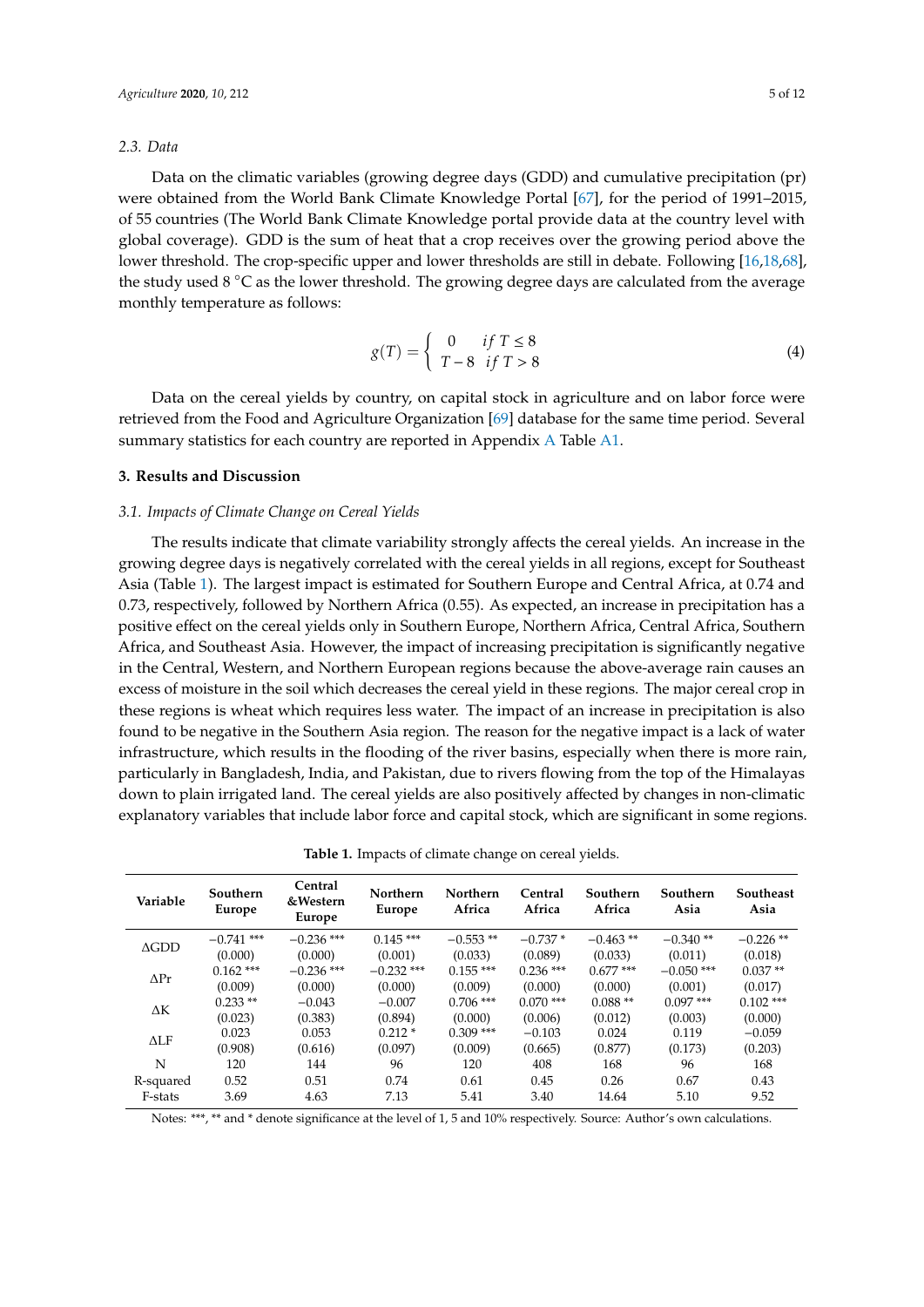#### *3.2. Adaptation to Climate Change*

The lags of the first differences are introduced in the model to check whether farmers adapt to climate change (Equation (3)). The results indicate that the current impacts of changes in growing degree days are significantly negative in all regions except Northern Europe (Table [2\)](#page-5-0). The lag effect of growing degree days is insignificant in Southern Europe, Central and Western Europe, Northern Africa, South Africa, and Southeast Asia.

<span id="page-5-0"></span>

| Variable                           | Southern<br>Europe          | Central &<br>Western<br>Europe | Northern<br><b>Europe</b> | Northern<br>Africa    | Central<br>Africa      | Southern<br>Africa      | Southern<br>Asia        | Southeast<br>Asia     |
|------------------------------------|-----------------------------|--------------------------------|---------------------------|-----------------------|------------------------|-------------------------|-------------------------|-----------------------|
| $\Delta GDD_t$                     | $-0.762$<br>***<br>(0.0008) | $-0.272$ ***<br>(0.003)        | $0.157***$<br>(0.001)     | $-0.114*$<br>(0.089)  | $-0.984*$<br>(0.069)   | $-0.013*$<br>(0.098)    | $-0.685$ ***<br>(0.000) | $-0.168$<br>(0.442)   |
| $\Delta GDD_{t-1}$                 | 0.273<br>(0.270)            | $-0.041$<br>(0.693)            | $0.141$ ***<br>(0.000)    | 0.113<br>(0.944)      | $-1.220$ **<br>(0.050) | 0.684<br>(0.278)        | $-0.367$ ***<br>(0.050) | $-0.019$<br>(0.929)   |
| $\Delta$ GDD <sub>t-2</sub>        | 0.219<br>(0.303)            | 0.013<br>(0.884)               | $-0.026$ **<br>(0.529)    | 0.875<br>(0.545)      | $-0.451$<br>(0.389)    | $-0.357$<br>(0.590)     | $-0.008$<br>(0.730)     | $-0.005$<br>(0.978)   |
| $\Delta Pr$                        | $0.175**$<br>(0.022)        | $-0.264$ ***<br>(0.000)        | $-0.223$ ***<br>(0.000)   | $0.235*$<br>(0.099)   | $0.222$ ***<br>(0.000) | $0.278*$<br>(0.058)     | $0.044**$<br>(0.027)    | $0.046**$<br>(0.056)  |
| $\Delta\mathrm{Pr}_{\mathrm{t}-1}$ | 0.085<br>(0.320)            | $-0.058$<br>(0.466)            | 0.063<br>(0.1850)         | 0.174<br>(0.278)      | $-0.056*$<br>(0.418)   | 0.090<br>(0.557)        | $0.092**$<br>(0.012)    | $0.060**$<br>(0.017)  |
| $\Delta\mathrm{Pr}_{\mathrm{t-2}}$ | $-0.156$ **<br>(0.049)      | 0.049<br>(0.520)               | $-0.109$ ***<br>(0.009)   | 0.082<br>(0.553)      | $-0.145**$<br>(0.016)  | $-0.362$ ***<br>(0.009) | 0.009<br>(0.712)        | 0.028<br>(0.248)      |
| $\Delta K$                         | $0.261**$<br>(0.014)        | $-0.034$<br>(0.521)            | 0.027<br>(0.664)          | $0.690***$<br>(0.000) | $0.073$ ***<br>(0.005) | $-0.067$<br>(0.151)     | $0.092$ ***<br>(0.004)  | $0.140***$<br>(0.000) |
| $\Delta$ LF                        | $-0.215$<br>(0.395)         | 0.084<br>(0.486)               | 0.053<br>(0.650)          | $0.394*$<br>(0.096)   | 0.009<br>(0.968)       | $-0.159$ ***<br>(0.004) | $0.247***$<br>(0.008)   | 0.053<br>(0.446)      |
| N                                  | 110                         | 132                            | 88                        | 110                   | 374                    | 154                     | 92                      | 154                   |
| R-squared                          | 0.59                        | 0.538                          | 0.90                      | 0.45                  | 0.51                   | 0.478                   | 0.77                    | 0.44                  |
| F-stats                            | 4.00                        | 4.102                          | 19.06                     | 2.327                 | 3.28                   | 2.60                    | 6.81                    | 3.68                  |
| $\Sigma\Delta GDD$                 | $-0.268$                    | $-0.301$                       | 0.272                     | 0.874                 | $-2.652$               | 0.313                   | $-1.060$                | $-0.193$              |
| F-stats                            | 0.250                       | 1.652                          | $12.79*$                  | 0.053                 | $3.178*$               | 0.055                   | $6.912**$               | 0.128                 |
| $(p$ -value)                       | (0.618)                     | (0.201)                        | (0.000)                   | (0.817)               | (0.075)                | (0.814)                 | (0.011)                 | (0.720)               |
| $\Sigma\Delta GDD$<br>(lags)       | 0.493                       | $-0.028$                       | 0.115                     | 0.988                 | $-1.667$               | 0.327                   | $-0.375$                | $-0.025$              |
| F-stats (lags)                     | 1.518                       | 0.027                          | 7.561 ***                 | 0.131                 | $2.752*$               | 0.102                   | $4.093**$               | 0.004                 |
| $(p$ -value)                       | (0.221)                     | (0.869)                        | (0.008)                   | (0.716)               | (0.098)                | (0.784)                 | (0.048)                 | (0.946)               |
| Adapt to<br><b>GDD</b>             | Yes                         | Yes                            |                           | Yes                   | No                     | Yes                     | No                      | Yes                   |
| $\Sigma \Delta C$ Pr               | 0.104                       | $-0.273$                       | $-0.268$                  | 0.493                 | 0.020                  | 0.006                   | 0.146                   | 0.136                 |
| F-Stats                            | 0.267                       | 2.133                          | 5.535**                   | 2.018                 | 0.018                  | 0.0003                  | 4.068**                 | $6.652***$            |
| $(p$ -value)                       | (0.606)                     | (0.147)                        | (0.022)                   | (0.159)               | (0.89)                 | (0.984)                 | (0.048)                 | (0.010)               |
| $\sum \Delta Pr$ (lags)            | $-0.071$                    | $-008$                         | $-0.453$                  | 0.257                 | 0.202                  | $-0.272$                | 0.102                   | 0.088                 |
| F-Stats (lags)                     | 0.250                       | 0.004                          | 0.296                     | 0.964                 | $3.178*$               | 1.114                   | $3.004*$                | 4.723 **              |
| $(p$ -value)                       | (0.618)                     | (0.947)                        | (0.588)                   | (0.329)               | (0.075)                | (0.293)                 | (0.089)                 | 0.031                 |
| Adapt to Pr                        | Yes                         | Yes                            | Yes                       | Yes                   | No                     | Yes                     | No                      | No                    |

**Table 2.** Climate change and adaptation.

Notes: \*\*\*, \*\* and \* denote significance at the level of 1, 5 and 10% respectively. Source: Author's own calculation.

Thus, the null hypothesis,  $\gamma_{i,t-1} + \gamma_{i,t-2} = 0$ , cannot be rejected. This indicates that farmers are taking adaptation measures to change the number of growing degree days. However, Southern Asia and Central Africa are failing to adapt because of the lag effect on growing degree days is significantly negative in these regions. Thus, we reject the null hypothesis of adaptation. Notwithstanding, in Northern Europe, the absolute value of second and third-year lag coefficients of growing degree days (0.11) is statistically significant, positive, and different from zero. This indicates that the Northern European farmers are benefiting from an increase in the growing degree days. The reasons for improvements in the Northern Europe are mainly related to prolonged growing seasons, higher minimum winter temperatures, and an extension of the frost-free period [\[70\]](#page-11-10).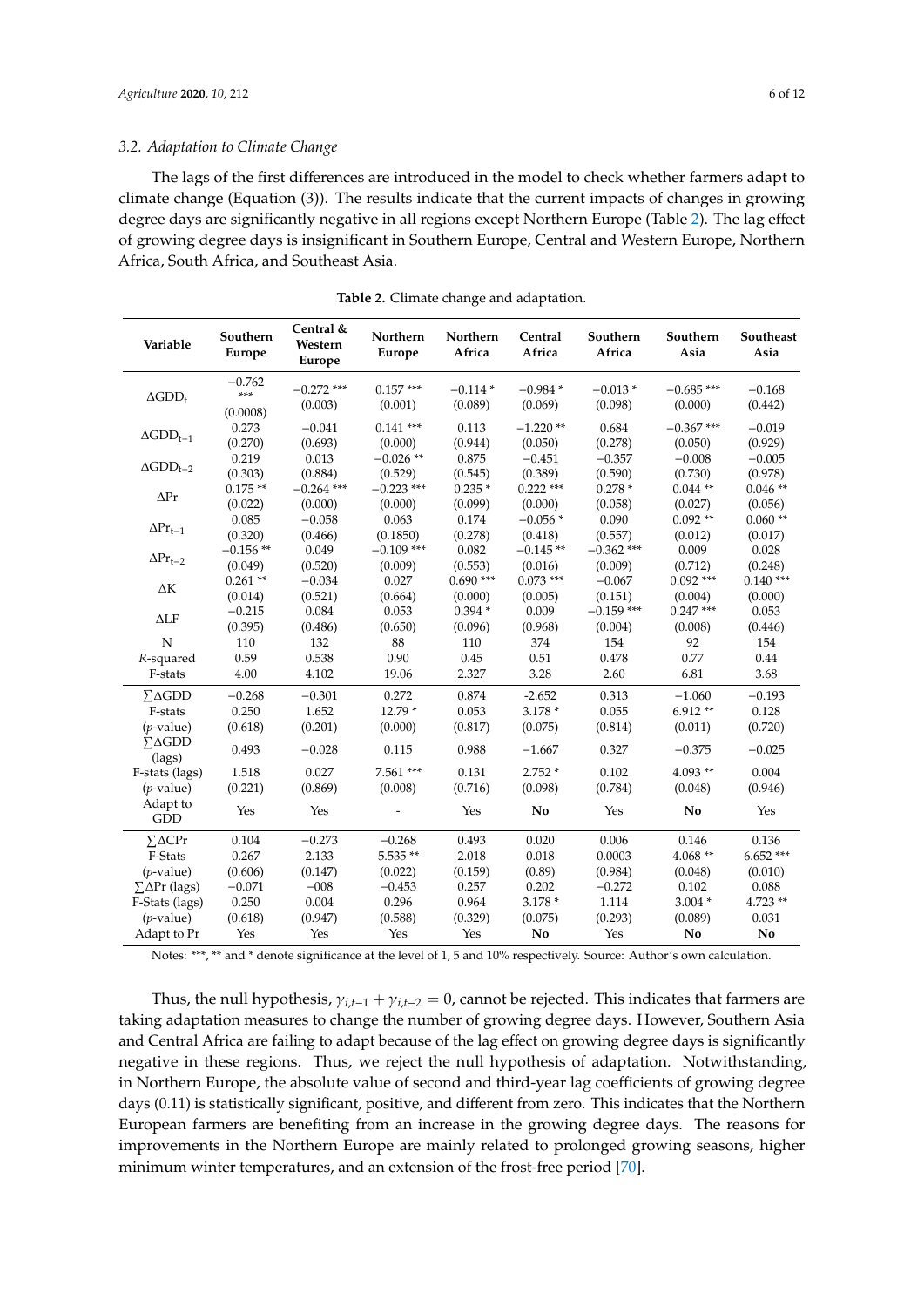The first-year impact of precipitation is positive in all the regions except for the Northern, Central, and Western Europe. However, the lag effect of precipitation is significant in the Central Africa, Southern Asia, and Southeast Asia regions, which indicates that these countries have failed to adapt to changes in the precipitation patterns. This is mainly due to their geographical location and dependency on precipitation. Furthermore, they belong to the developing world and it is difficult for them to cope with the changing precipitation patterns due to lack of famers' training, social and human capital, and credit facility [\[29\]](#page-9-7).

The developed countries are adapting to climate change because in these countries' the government is paying attention to the agriculture sector, such as spending on research and development, education and training, policy relevance to agriculture, information availability, and climate risk identification. The adaptation and its consequences also depend on the factors ranging from farmer characteristics to socioeconomic factors. These factors improve the farmer's capability to move towards adaptations in order to avoid negative impacts; meanwhile, developing countries are lagging far behind in providing such levels of services to their farmers, so it is difficult for them to adapt. South Asia and Southern Africa are two regions highly sensitive to climate changes, and hence demand more adaptation practices.

#### **4. Conclusions**

Given the importance of climate change and farmers' adaptation, the present study examines the impact of climate change on the cereal yields for 55 developing and developed countries. The present study divides the selected countries into eight regions. The estimated results indicate that the cereal yields are affected in all regions by the change in the growing degree days and precipitation. The adaptation regression model has been used. This approach considers the lag effects of the climatic factors. It is found that the farmers of the South Asian and Central African countries are failing to adapt to the changes in growing degree days and precipitation. Moreover, the Southeast Asian countries are sensitive to the change in precipitation. The Central and Western European, Southern European, Northern European, North African, and South African countries are adapting to climate change. However, the Northern European countries are growing more crops due to the increase in growing degree days. Improvements in Northern Europe are mainly related to prolonged growing seasons, higher minimum winter temperatures, and an extension of the frost-free period. The results of this study also indicate that regions of high social and economic status, and the ones that are less vulnerable to climate change, are adapting to climate change. Countries that are developing and vulnerable to climate change are failing to adapt.

This study suggests that the world should focus on adaptive capacity to moderate potential damage and cope with the consequences of climate change and variability in the agriculture sector. The adoption of new technology and improved seeds, cultivating more land, relaxing trade barriers, and changing farms' practices could be useful for mitigating the negative impacts of climate change and variability.

Notwithstanding, the developing countries need to take urgent adaptation measures to minimize the losses associated with climate change and to feed the growing population, especially in Central Africa and South Asia. In particular, there is a need to improve the water infrastructure and storage capacity in South Asia. Moreover, there is a global need to decrease the GHG emissions immediately.

Further, to achieve the SDGs, countries and communities need to develop adaptation solutions and implement actions to respond to the impacts of climate change that are already happening, as well as prepare for future impacts. Successful adaptation not only depends on the governments but also on the active and sustained engagement of stakeholders, including national, regional, multilateral, and international organizations; the public and private sectors; civil society; and other relevant stakeholders, and on effective management of knowledge.

One caveat of this study is that we have used only two climatic variables, precipitation and temperature, while ignoring the other variables due to non-availability of data at the country level, such as wind speed and humidity. Thus, the model may underpredict the situation. It is important to examine farmers' adaptation strategies and their impacts on each crop's yield at a country level. However, this topic is left for future research.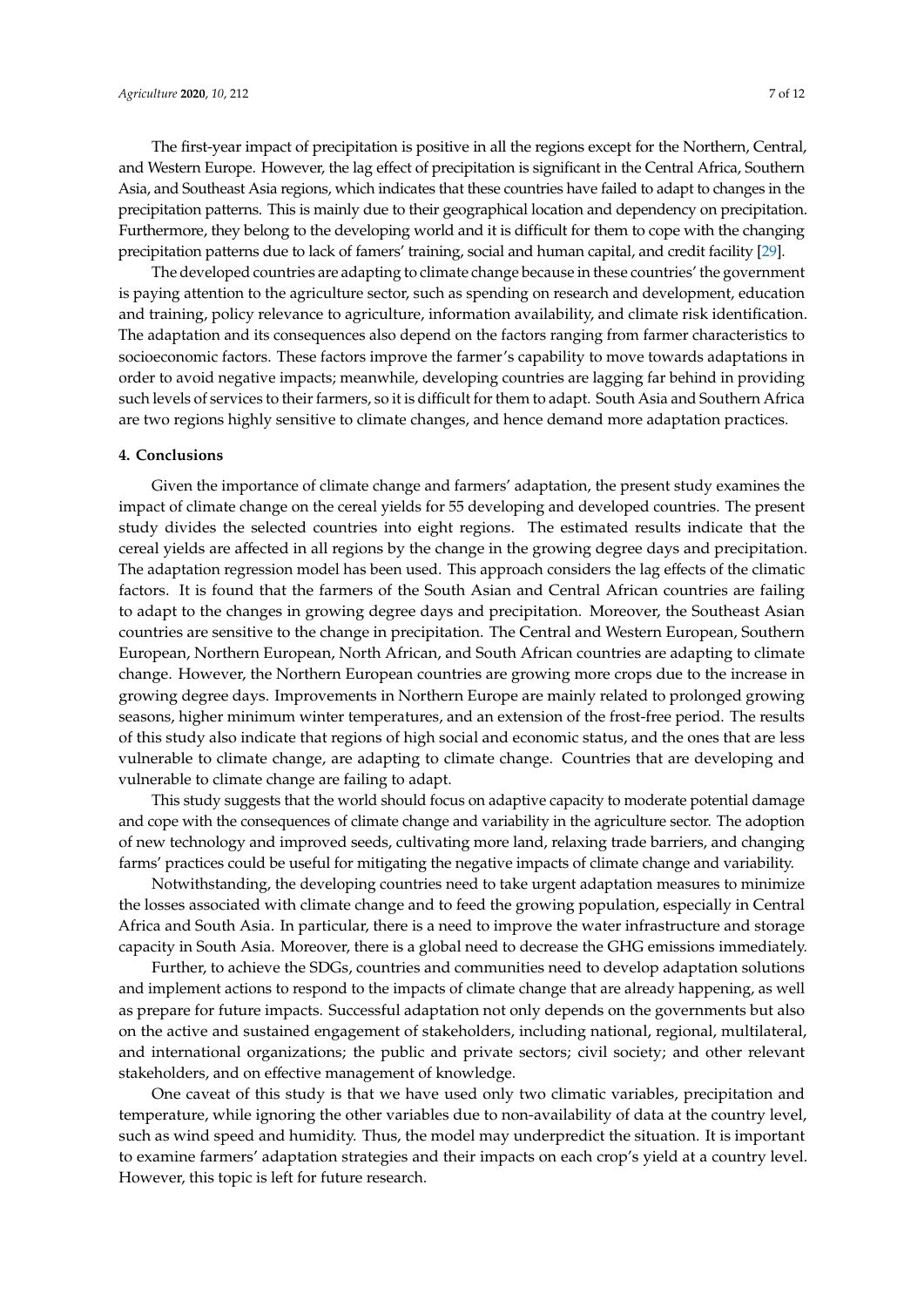**Author Contributions:** Conceptualization, S.A. and R.R.; methodology, S.A.; software, S.A.; validation, S.A., R.R. and M.S.; formal analysis, S.A.; investigation, S.A.; resources, S.A.; data curation, S.A.; writing—original draft preparation, S.A.; writing—review and editing, S.A.; visualization, F.J.; supervision, R.R. All authors have read and agreed to the published version of the manuscript.

**Funding:** This research received no external funding.

**Conflicts of Interest:** The authors declare no conflict of interest.

## <span id="page-7-1"></span><span id="page-7-0"></span>**Appendix A**

**Table A1.** Summary statistics.

| Country              | <b>Cereal Yields</b><br>(Kg per Hector) |      |      | <b>Growing Degree Days</b><br>(Celsius) |      |      | Precipitation<br>(Millimeters) |      |      |
|----------------------|-----------------------------------------|------|------|-----------------------------------------|------|------|--------------------------------|------|------|
|                      | Mean                                    | Max  | Min  | Mean                                    | Max  | Min  | Mean                           | Max  | Min  |
| South Europe         |                                         |      |      |                                         |      |      |                                |      |      |
| Greece               | 3956                                    | 4516 | 3553 | 2540                                    | 2905 | 2203 | 635                            | 869  | 398  |
| Italy                | 5063                                    | 5709 | 4307 | 2007                                    | 2293 | 1760 | 635                            | 869  | 397  |
| Portugal             | 3006                                    | 4606 | 1805 | 2687                                    | 2907 | 2328 | 841                            | 1374 | 528  |
| Spain                | 3041                                    | 4047 | 1729 | 2301                                    | 2547 | 1943 | 594                            | 797  | 437  |
| Turkey               | 2483                                    | 3307 | 1922 | 2086                                    | 2369 | 1811 | 570                            | 686  | 437  |
| Central-West Europe  |                                         |      |      |                                         |      |      |                                |      |      |
| Austria              | 5881                                    | 7056 | 5088 | 989                                     | 1214 | 751  | 1172                           | 1346 | 927  |
| France               | 6985                                    | 7570 | 6125 | 1690                                    | 1996 | 1363 | 840                            | 982  | 677  |
| Germany              | 6573                                    | 8050 | 5335 | 1362                                    | 1585 | 1063 | 722                            | 894  | 561  |
| The Netherlands      | 7919                                    | 9073 | 7063 | 1345                                    | 1639 | 1095 | 806                            | 1058 | 564  |
| Switzerland          | 6268                                    | 7045 | 5086 | 901                                     | 1331 | 613  | 1523                           | 1881 | 1159 |
| United Kingdom       | 6918                                    | 7980 | 6215 | 910                                     | 1111 | 674  | 1248                           | 1422 | 967  |
| North Europe         |                                         |      |      |                                         |      |      |                                |      |      |
| Denmark              | 6023                                    | 6884 | 4314 | 1109                                    | 1414 | 835  | 740                            | 914  | 501  |
| Finland              | 3351                                    | 3760 | 2402 | 611                                     | 820  | 423  | 560                            | 679  | 473  |
| Norway               | 3830                                    | 4801 | 2810 | 305                                     | 463  | 164  | 1083                           | 1233 | 885  |
| Sweden               | 4718                                    | 6053 | 3359 | 488                                     | 686  | 282  | 670                            | 845  | 572  |
| North Africa         |                                         |      |      |                                         |      |      |                                |      |      |
| Algeria              | 1223                                    | 1813 | 741  | 5651                                    | 5905 | 5233 | 83                             | 106  | 55   |
| Egypt                | 6915                                    | 7556 | 5613 | 5511                                    | 6142 | 4991 | 30                             | 45   | 20   |
| Libya                | 666                                     | 836  | 621  | 5400                                    | 5882 | 4964 | 40                             | 60   | 29   |
| Morocco              | 1195                                    | 2140 | 266  | 3674                                    | 3985 | 3248 | 304                            | 530  | 195  |
| Tunisia              | 1394                                    | 1877 | 893  | 4560                                    | 4753 | 4072 | 266                            | 415  | 181  |
| Central Africa       |                                         |      |      |                                         |      |      |                                |      |      |
| Angola               | 579                                     | 981  | 268  | 5056                                    | 5369 | 4929 | 981                            | 1111 | 837  |
| Cameroon             | 1521                                    | 1893 | 959  | 6177                                    | 6362 | 5936 | 1561                           | 1764 | 1338 |
| Central African Rep. | 1043                                    | 1674 | 869  | 6288                                    | 6596 | 5584 | 1358                           | 1470 | 1232 |
| Chad                 | 702                                     | 934  | 501  | 7059                                    | 7483 | 6416 | 339                            | 415  | 259  |
| Congo                | 779                                     | 811  | 765  | 6018                                    | 6218 | 5786 | 1473                           | 1639 | 1309 |
| Cote d'Ivoire        | 1665                                    | 2270 | 1050 | 6795                                    | 6985 | 6658 | 1350                           | 1737 | 1113 |
| Ghana                | 1439                                    | 1830 | 1042 | 7152                                    | 7322 | 6982 | 1149                           | 1318 | 939  |
| Guinea               | 1401                                    | 1514 | 1151 | 6624                                    | 6808 | 6409 | 1688                           | 1975 | 1474 |
| Kenya                | 1597                                    | 1918 | 1242 | 6222                                    | 6428 | 5995 | 670                            | 1018 | 448  |
| Mali                 | 1154                                    | 1800 | 738  | 7633                                    | 7940 | 7317 | 319                            | 398  | 256  |
| Mauritania           | 907                                     | 1678 | 637  | 7475                                    | 7799 | 7182 | 97                             | 136  | 69   |
| Niger                | 390                                     | 551  | 267  | 7254                                    | 7569 | 6869 | 176                            | 227  | 134  |
| Nigeria              | 1311                                    | 1598 | 1094 | 7013                                    | 7234 | 6755 | 1139                           | 1341 | 919  |
| Senegal              | 947                                     | 1376 | 651  | 7532                                    | 7734 | 7294 | 716                            | 921  | 502  |
| Somalia              | 600                                     | 1190 | 410  | 6952                                    | 7140 | 6824 | 276                            | 374  | 224  |
| Tanzania             | 1401                                    | 2043 | 858  | 5476                                    | 5637 | 5271 | 974                            | 1173 | 788  |
| Uganda               | 1664                                    | 2056 | 1204 | 5685                                    | 6105 | 5283 | 1248                           | 1461 | 951  |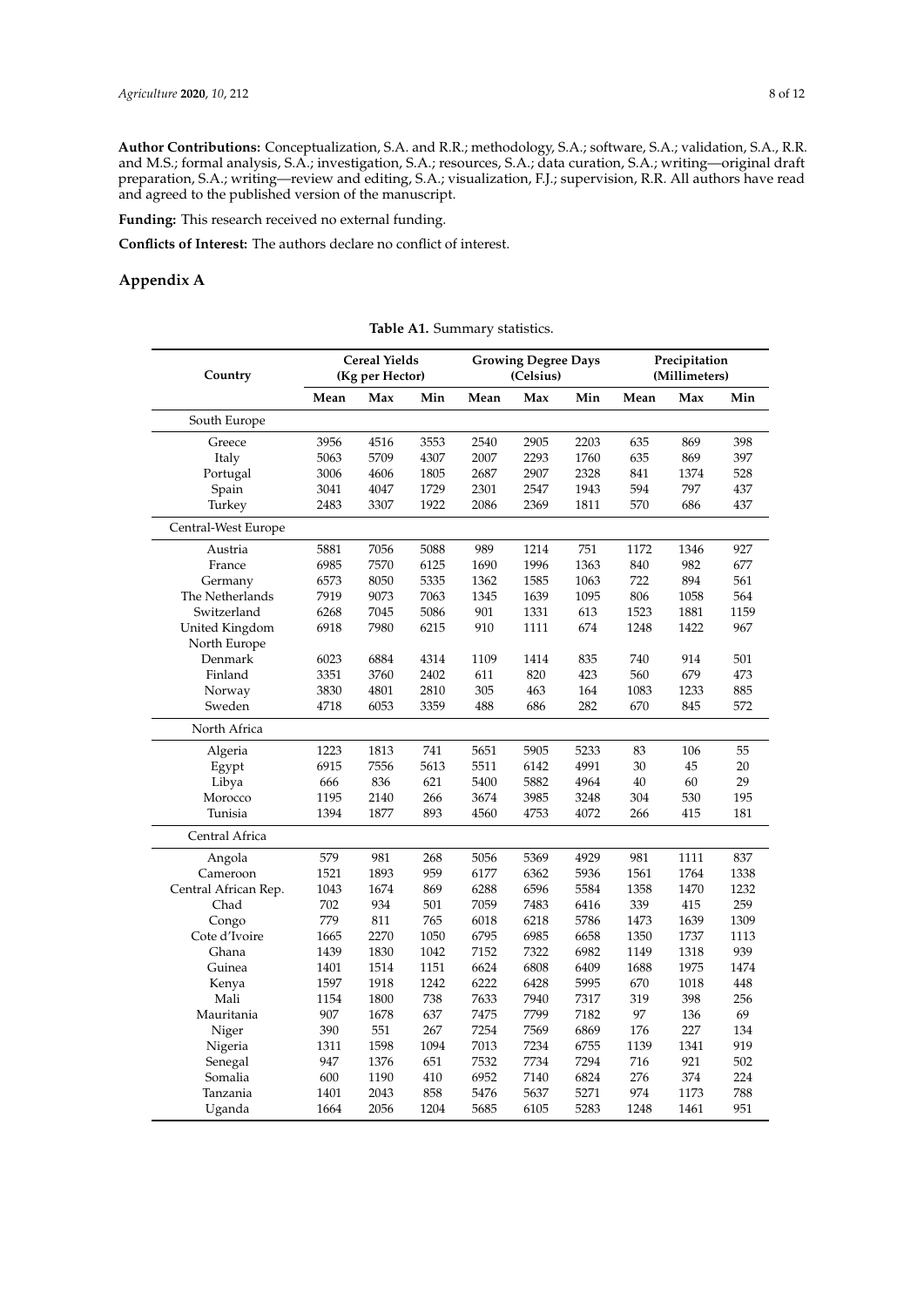| Country        | <b>Cereal Yields</b><br>(Kg per Hector) |      |      | <b>Growing Degree Days</b><br>(Celsius) |      |      | Precipitation<br>(Millimeters) |      |      |
|----------------|-----------------------------------------|------|------|-----------------------------------------|------|------|--------------------------------|------|------|
|                | Mean                                    | Max  | Min  | Mean                                    | Max  | Min  | Mean                           | Max  | Min  |
| South Africa   |                                         |      |      |                                         |      |      |                                |      |      |
| Madagascar     | 2500                                    | 3772 | 1875 | 5709                                    | 6549 | 5308 | 1421                           | 1709 | 1250 |
| Malawi         | 1493                                    | 2467 | 481  | 5246                                    | 5459 | 5066 | 1007                           | 1173 | 733  |
| Mozambique     | 721                                     | 1191 | 177  | 5799                                    | 5822 | 6087 | 3016                           | 3033 | 2853 |
| Namibia        | 381                                     | 620  | 159  | 4630                                    | 4874 | 4473 | 269                            | 420  | 130  |
| South Africa   | 2963                                    | 4894 | 944  | 3702                                    | 3899 | 3407 | 462                            | 605  | 312  |
| Zambia         | 1911                                    | 3007 | 763  | 5205                                    | 5581 | 5013 | 953                            | 1107 | 759  |
| Zimbabwe       | 858                                     | 1502 | 309  | 5063                                    | 5507 | 4866 | 633                            | 891  | 421  |
| South Asia     |                                         |      |      |                                         |      |      |                                |      |      |
| Bangladesh     | 3509                                    | 4617 | 2475 | 6311                                    | 6618 | 6101 | 2240                           | 2900 | 1787 |
| India          | 2433                                    | 2969 | 1926 | 6041                                    | 6279 | 5839 | 1018                           | 1160 | 835  |
| Pakistan       | 2417                                    | 3001 | 1805 | 4582                                    | 4809 | 4228 | 313                            | 427  | 192  |
| Sri Lanka      | 3414                                    | 3974 | 2902 | 7009                                    | 7199 | 6870 | 1715                           | 2097 | 1397 |
| Southeast Asia |                                         |      |      |                                         |      |      |                                |      |      |
| Cambodia       | 2299                                    | 3377 | 1301 | 7126                                    | 7320 | 6929 | 1887                           | 2671 | 1446 |
| Indonesia      | 4348                                    | 5306 | 3816 | 6627                                    | 6793 | 6522 | 2868                           | 3605 | 2195 |
| Malaysia       | 3271                                    | 3948 | 2787 | 6484                                    | 6658 | 6379 | 3104                           | 3795 | 2426 |
| Myanmar        | 3248                                    | 3798 | 2658 | 5561                                    | 5819 | 5359 | 1566                           | 2288 | 953  |
| Philippines    | 2839                                    | 3637 | 2042 | 6530                                    | 6714 | 6429 | 2535                           | 3253 | 1894 |
| Thailand       | 2815                                    | 3259 | 2119 | 6817                                    | 7070 | 6592 | 1542                           | 1859 | 1326 |
| Vietnam        | 4428                                    | 5601 | 3006 | 6057                                    | 6333 | 5801 | 1862                           | 2243 | 1600 |

**Table A1.** *Cont.*

#### **References**

- <span id="page-8-0"></span>1. Intergovernmental Panel on Climate Change. *Contribution of Working Groups I, II and III to the Fifth Assessment Report of the Intergovernmental Panel on Climate Change*; Intergovernmental Panel on Climate Change: Geneva, Switzerland, 2014.
- <span id="page-8-1"></span>2. Akinnagbe, O.; Irohibe, I. Agricultural adaptation strategies to climate change impacts in Africa: A review. *Bangladesh J. Agric. Res.* **2014**, *39*, 407–418. [\[CrossRef\]](http://dx.doi.org/10.3329/bjar.v39i3.21984)
- <span id="page-8-2"></span>3. Darwin, R.; Tsiga, M.; Lewandrowski, J.; Raneses, A. World Agriculture and Climate Change: Economic Adaptations. *Agric. Econ. Rep. Number* **1995**, *703*, 100. Available online: http://[ideas.repec.org](http://ideas.repec.org/p/ags/uerser/33933.html)/p/ags/uerser/ [33933.html](http://ideas.repec.org/p/ags/uerser/33933.html) (accessed on 10 November 2019).
- 4. Schlenker, W.; Hanemann, W.M.; Fisher, A. Will U.S. Agriculture Really Benefit from Global Warming? Accounting for Irrigation in the Hedonic Approach. *Am. Econ. Rev.* **2005**, *95*, 395–406. [\[CrossRef\]](http://dx.doi.org/10.1257/0002828053828455)
- 5. Tol, R. Estimates of the Damage Costs of Climate Change. Part 1: Benchmark Estimates. *Environ. Resour. Econ.* **2002**, *21*, 47–73. [\[CrossRef\]](http://dx.doi.org/10.1023/A:1014500930521)
- 6. Bosello, F.; Roson, R.; Tol, R. Economy-wide estimates of the implications of climate change: Human health. *Ecol. Econ.* **2006**, *58*, 579–591. [\[CrossRef\]](http://dx.doi.org/10.1016/j.ecolecon.2005.07.032)
- 7. Deschênes, O.; Greenstone, M. The economic impacts of climate change: Evidence from agricultural output and random fuctuations in weather. *Am. Econ. Rev.* **2007**, *97*, 354–385. [\[CrossRef\]](http://dx.doi.org/10.1257/aer.97.1.354)
- 8. Hertel, T.W.; Burke, M.; Lobell, D.B. The poverty implications of climate-induced crop yield changes by 2030. *Glob. Environ. Chang.* **2010**, *20*, 577–585. [\[CrossRef\]](http://dx.doi.org/10.1016/j.gloenvcha.2010.07.001)
- 9. Ater, P.I.; Aye, G.C. Economic impact of climate change on Nigerian maize sector: A Ricardian analysis. *Environ. Impact 2012* **2012**, *1*, 231–239. [\[CrossRef\]](http://dx.doi.org/10.2495/EID120211)
- 10. Palatnik, R.R.; Roson, R. Climate change and agriculture in computable general equilibrium models: Alternative modeling strategies and data needs. *Clim. Chang.* **2011**, *112*, 1085–1100. [\[CrossRef\]](http://dx.doi.org/10.1007/s10584-011-0356-6)
- 11. Mendelsohn, R. The Impact of Climate Change on Agriculture in Asia. *J. Integr. Agric.* **2014**, *13*, 660–665. [\[CrossRef\]](http://dx.doi.org/10.1016/S2095-3119(13)60701-7)
- 12. Gammans, M.; Mérel, P.; Ortiz-Bobea, A. Negative impacts of climate change on cereal yields: Statistical evidence from France. *Environ. Res. Lett.* **2017**, *12*, 054007. [\[CrossRef\]](http://dx.doi.org/10.1088/1748-9326/aa6b0c)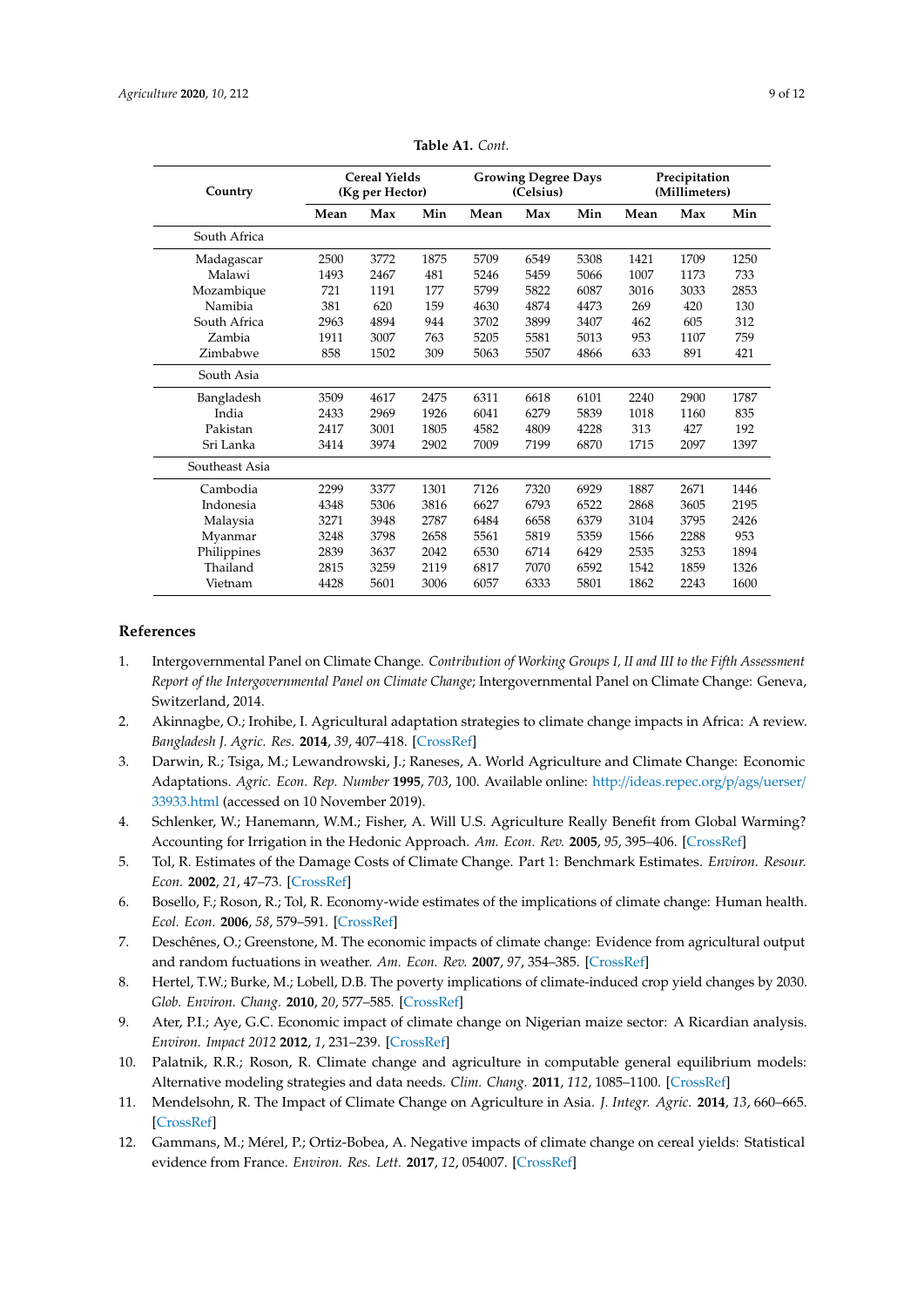- 13. Mendelsohn, B.R.; Nordhaus, W.D.; Shaw, D. The Impact of Global Warming on Agriculture: A Ricardian Analysis. *Am. Econ. Rev.* **2016**, *84*, 753–771.
- 14. Mngumi, J.W. Perceptions of Climate Change, Environmental Variability and the Role of Agricultural Adaptation Strategies by Small-Scale Farmers in Africa: The Case of Mwanga District in Northern Tanzania. Ph.D. Thesis, University of Glasgow, Scotland, UK, 2016.
- 15. Roson, R.; Sartori, M. Estimation of Climate Change Damage Functions for 140 Regions in the GTAP 9 Database. *J. Glob. Econ. Anal.* **2016**, *1*, 78–115. [\[CrossRef\]](http://dx.doi.org/10.21642/JGEA.010202AF)
- <span id="page-9-15"></span>16. Schlenker, W.; Roberts, M.J. Nonlinear temperature effects indicate severe damages to U.S. crop yields under climate change. *Proc. Natl. Acad. Sci. USA* **2009**, *106*, 15594–15598. [\[CrossRef\]](http://dx.doi.org/10.1073/pnas.0906865106)
- 17. Ahmed, K.F.; Wang, G.; Yu, M.; Koo, J.; You, L. Potential impact of climate change on cereal crop yield in West Africa. *Clim. Chang.* **2015**, *133*, 321–334. [\[CrossRef\]](http://dx.doi.org/10.1007/s10584-015-1462-7)
- <span id="page-9-0"></span>18. Zhang, P.; Zhang, J.; Chen, M. Economic impacts of climate change on agriculture: The importance of additional climatic variables other than temperature and precipitation. *J. Environ. Econ. Manag.* **2017**, *83*, 8–31. [\[CrossRef\]](http://dx.doi.org/10.1016/j.jeem.2016.12.001)
- <span id="page-9-1"></span>19. Suri, T. Selection and Comparative Advantage in Technology Adoption. *Econometrica* **2011**, *79*, 159–209. [\[CrossRef\]](http://dx.doi.org/10.3982/ECTA7749)
- <span id="page-9-12"></span>20. Di Falco, S. Adaptation to climate change in Sub-Saharan agriculture: Assessing the evidence and rethinking the drivers. *Eur. Rev. Agric. Econ.* **2014**, *41*, 405–430. [\[CrossRef\]](http://dx.doi.org/10.1093/erae/jbu014)
- <span id="page-9-2"></span>21. Alvi, S.; Jamil, F. Impact of Climate Change and Technology Adoption on Cereal Yields in South Asian Countries. *Eur. J. Sustain. Dev.* **2018**, *7*, 237–246. [\[CrossRef\]](http://dx.doi.org/10.14207/ejsd.2018.v7n3p237)
- <span id="page-9-3"></span>22. Di Falco, S.; Veronesi, M. How Can African Agriculture Adapt to Climate Change? A Counterfactual Analysis from Ethiopia. *Land Econ.* **2013**, *89*, 743–766. Available online: [www.jstor.org](www.jstor.org/stable/24243700)/stable/24243700 (accessed on 7 June 2020). [\[CrossRef\]](http://dx.doi.org/10.2139/ssrn.2030220)
- <span id="page-9-4"></span>23. Deressa, T.; Hassan, R.; Ringler, C.; Alemu, T.; Yesuf, M. Determinants of farmers' choice of adaptation methods to climate change in the Nile Basin of Ethiopia. *Glob. Environ. Chang.* **2009**, *19*, 248–255. [\[CrossRef\]](http://dx.doi.org/10.1016/j.gloenvcha.2009.01.002)
- <span id="page-9-13"></span>24. Di Falco, S.; Veronesi, M.; Yesuf, M. Does Adaptation to Climate Change Provide Food Security? A Micro-Perspective from Ethiopia. *Am. J. Agric. Econ.* **2011**, *93*, 829–846. [\[CrossRef\]](http://dx.doi.org/10.1093/ajae/aar006)
- 25. Alauddin, M.; Quiggin, J. Agricultural intensification, irrigation and the environment in South Asia: Issues and policy options. *Ecol. Econ.* **2008**, *65*, 111–124. [\[CrossRef\]](http://dx.doi.org/10.1016/j.ecolecon.2007.06.004)
- <span id="page-9-5"></span>26. Khanal, U.; Wilson, C.; Hoang, V.-N.; Lee, B. Autonomous adaptations to climate change and rice productivity: A case study of the Tanahun district, Nepal. *Clim. Dev.* **2018**, *11*, 555–563. [\[CrossRef\]](http://dx.doi.org/10.1080/17565529.2018.1469965)
- <span id="page-9-6"></span>27. Bohle, H.G.; Downing, T.E.; Watts, M.J. Climate change and social vulnerability. *Glob. Environ. Chang.* **1994**, *4*, 37–48. [\[CrossRef\]](http://dx.doi.org/10.1016/0959-3780(94)90020-5)
- <span id="page-9-14"></span>28. Liverman, D.M. Vulnerability to Global environmental change. In *Understanding Global Environmental Change*; Kasperson, R.E., Dow, K., Golding, D., Kasperson, J.X., Eds.; Clark University: Worcester, MA, USA, 1990; pp. 27–44.
- <span id="page-9-7"></span>29. Brown, P.R.; Afroz, S.; Chialue, L.; Chiranjeevi, T.; El, S.; Grünbühel, C.M.; Khan, I.; Pitkin, C.; Reddy, V.R.; Roth, C.H.; et al. Constraints to the capacity of smallholder farming households to adapt to climate change in South and Southeast Asia. *Clim. Dev.* **2019**, *11*, 383–400. [\[CrossRef\]](http://dx.doi.org/10.1080/17565529.2018.1442798)
- <span id="page-9-8"></span>30. Eitzinger, J.; Št'astná, M.; Žalud, Z.; Dubrovsky, M. A simulation study of the effect of soil water balance and water stress on winter wheat production under different climate change scenarios. *Agric. Water Manag.* **2003**, *61*, 195–217. [\[CrossRef\]](http://dx.doi.org/10.1016/S0378-3774(03)00024-6)
- <span id="page-9-9"></span>31. Torriani, D.S.; Calanca, P.; Schmid, S.; Beniston, M.; Fuhrer, J. Potential effects of changes in mean climate and climate variability on the yield of winter and spring crops in Switzerland. *Clim. Res.* **2007**, *34*, 59–69. [\[CrossRef\]](http://dx.doi.org/10.3354/cr034059)
- <span id="page-9-10"></span>32. Mendelsohn, R.; Dinar, A. *Climate Change and Agriculture—An Economic Analysis of Global Impacts, Adaptation and Distributional E*ff*ect, New Horizons in Environmental Economics, Edward Elgar, Cheltenham*; Edward Elgar: Cheltenham, UK, 2009.
- <span id="page-9-11"></span>33. Terjung, W.H.; Hayes, J.T.; O'Rourke, P.A.; Todhunter, P.E. Yield responses of crops to changes in environment and management practices: Model sensitivity analysis. II. Rice, wheat, and potato. *Int. J. Biometeorol.* **1984**, *28*, 279–292. [\[CrossRef\]](http://dx.doi.org/10.1007/BF02188555)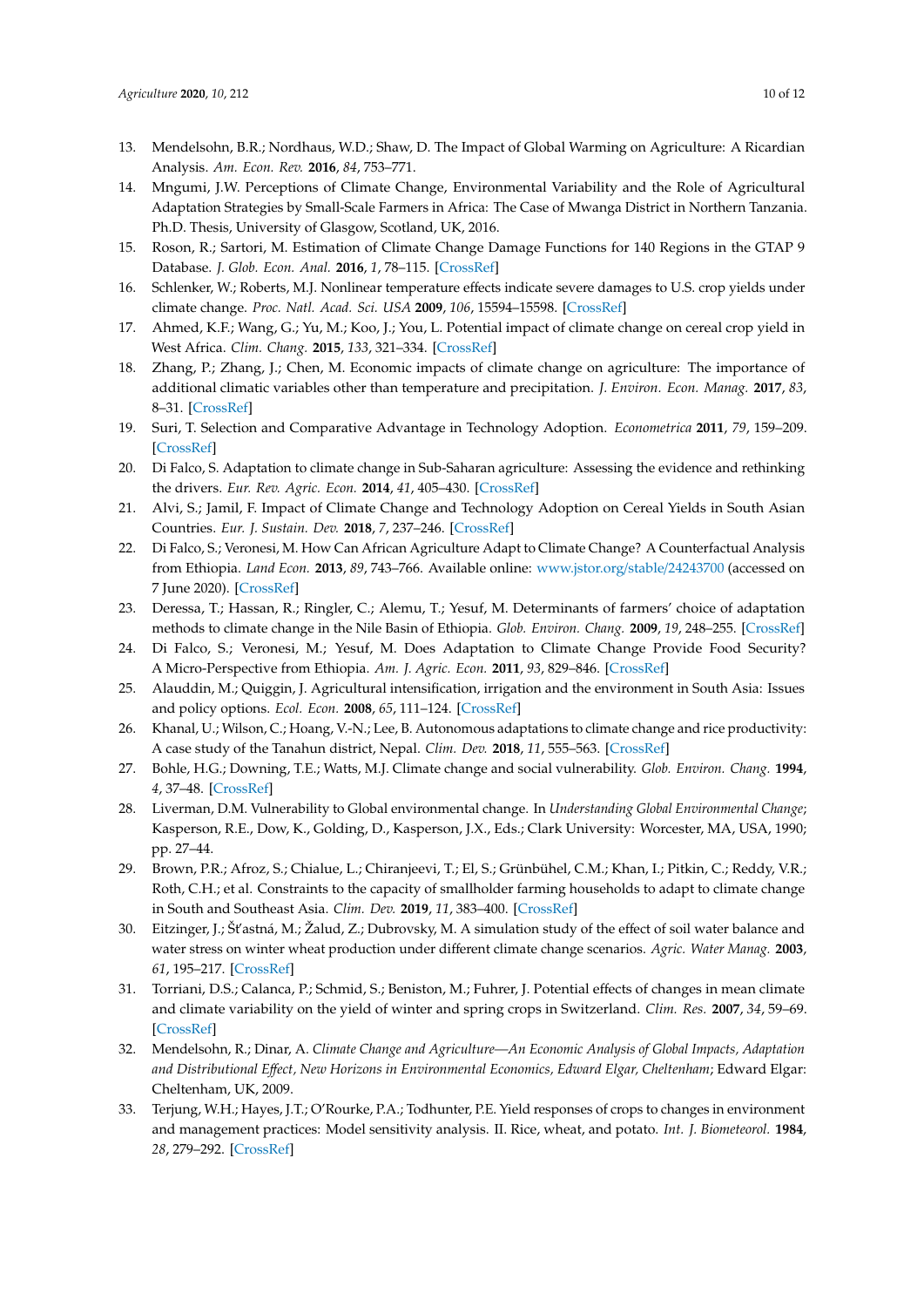- 34. Eitzinger, J.; Zalud, Z.; Alexandrov, V.; Van Diepen, C.A.; Trnka, M.; Dubrovsky, M.; Semerádová, D.; Oberforster, M. A local simulation study on the impact of climate change on winter wheat production in north-eastern Austria. *Bodenkultur* **2001**, *52*, 279–292.
- 35. Isik, M.; Devadoss, S. An analysis of the impact of climate change on crop yields and yield variability. *Appl. Econ.* **2006**, *38*, 835–844. [\[CrossRef\]](http://dx.doi.org/10.1080/00036840500193682)
- 36. Lhomme, J.-P.; Mougou, R.; Mansour, M. Potential impact of climate change on durum wheat cropping in Tunisia. *Clim. Chang.* **2009**, *96*, 549–564. [\[CrossRef\]](http://dx.doi.org/10.1007/s10584-009-9571-9)
- <span id="page-10-0"></span>37. Poudel, S.; Kotani, K. Climatic impacts on crop yield and its variability in Nepal: Do they vary across seasons and altitudes? *Clim. Chang.* **2012**, *116*, 327–355. [\[CrossRef\]](http://dx.doi.org/10.1007/s10584-012-0491-8)
- <span id="page-10-1"></span>38. Bosello, F.; Zhang, J. Assessing Climate Change Impacts: Agriculture. *SSRN Electron. J.* **2005**. Available online: https://www.econstor.eu/bitstream/10419/73909/1/[NDL2005-094.pdf](https://www.econstor.eu/bitstream/10419/73909/1/NDL2005-094.pdf) (accessed on 9 December 2019).
- <span id="page-10-2"></span>39. Adams, R.M. Global Climate Change and Agriculture: An Economic Perspective. *Am. J. Agric. Econ.* **1989**, *71*, 1272–1279. [\[CrossRef\]](http://dx.doi.org/10.2307/1243120)
- <span id="page-10-3"></span>40. Rosenzweig, C.; Parry, M. Potential impact of climate change on world food supply. *Nature* **1994**, *367*, 133–138. Available online: http://ecoethics.net/cyprus-institute.us/PDF/[Rosensweig-Food-Supply.pdf](http://ecoethics.net/cyprus-institute.us/PDF/Rosensweig-Food-Supply.pdf) (accessed on 10 December 2019). [\[CrossRef\]](http://dx.doi.org/10.1038/367133a0)
- <span id="page-10-4"></span>41. Kaiser, H.M.; Riha, S.J.; Wilks, D.S.; Rossiter, D.G.; Sampath, R. A Farm-Level Analysis of Economic and Agronomic Impacts of Gradual Climate Warming. *Am. J. Agric. Econ.* **1993**, *75*, 387–398. [\[CrossRef\]](http://dx.doi.org/10.2307/1242923)
- <span id="page-10-5"></span>42. Finger, R.; Schmid, S. The impact of climate change on mean and variability of Swiss corn production. In *Workshop for Resource and Environmental Economics*; ETH: Zürich, Switzerland, 2007; pp. 26–27.
- <span id="page-10-6"></span>43. Rosenzweig, C.; Parry, M.L.; Fischer, G.; Frohberg, K. *Climate Change and World Food Supply, Environmental Change Unit*; 1a Mansfield Road. Research report No. 3; University of Oxford: Oxford, UK, 1993.
- <span id="page-10-7"></span>44. Reilly, J. Climate Change and Global Agriculture: Recent Findings and Issues. *Am. J. Agric. Econ.* **1995**, *77*, 727–733. [\[CrossRef\]](http://dx.doi.org/10.2307/1243242)
- <span id="page-10-8"></span>45. Adams, R.M.; Rosenzweig, C.; Peart, R.M.; Ritchie, J.T.; McCarl, B.A.; Glyer, J.D.; Curry, R.B.; Jones, J.W.; Boote, K.; Allen, L.H. Global climate change and US agriculture. *Nature* **1990**, *345*, 219–224. [\[CrossRef\]](http://dx.doi.org/10.1038/345219a0)
- <span id="page-10-9"></span>46. Mount, T.; Li, Z. *Estimating the E*ff*ects of Climate Change on Grain Yield and Production in the US Cooperative Agreement US Department of Agriculture*; Economic Research Service: Washington, DC, USA, 1994.
- <span id="page-10-10"></span>47. Medellín-Azuara, J.; Harou, J.J.; Howitt, R.E. Estimating economic value of agricultural water under changing conditions and the effects of spatial aggregation. *Sci. Total Environ.* **2010**, *408*, 5639–5648. [\[CrossRef\]](http://dx.doi.org/10.1016/j.scitotenv.2009.08.013)
- <span id="page-10-11"></span>48. Qureshi, M.E.; Schwabe, K.; Connor, J.; Kirby, M. Environmental water incentive policy and return flows. *Water Resour. Res.* **2010**, *46*. [\[CrossRef\]](http://dx.doi.org/10.1029/2008WR007445)
- <span id="page-10-12"></span>49. Howitt, R.E.; Medellín-Azuara, J.; MacEwan, D.; Lund, J.R. Calibrating disaggregate economic models of agricultural production and water management. *Environ. Model. Softw.* **2012**, *38*, 244–258. [\[CrossRef\]](http://dx.doi.org/10.1016/j.envsoft.2012.06.013)
- <span id="page-10-13"></span>50. Gebrehiwot, T.; Van Der Veen, A. Farm Level Adaptation to Climate Change: The Case of Farmer's in the Ethiopian Highlands. *Environ. Manag.* **2013**, *52*, 29–44. [\[CrossRef\]](http://dx.doi.org/10.1007/s00267-013-0039-3)
- <span id="page-10-14"></span>51. Oluwasusi, J.; Tijani, S. Farmers Adaptation Strategies to the Effect of Climate Variation on Yam Production: A case study In Ekiti State, Nigeria. *Agrosearch* **2013**, *13*, 20. [\[CrossRef\]](http://dx.doi.org/10.4314/agrosh.v13i2.3)
- <span id="page-10-15"></span>52. Adger, W.N. Social Vulnerability to Climate Change and Extremes in Coastal Vietnam. *World Dev.* **1999**, *27*, 249–269. [\[CrossRef\]](http://dx.doi.org/10.1016/S0305-750X(98)00136-3)
- 53. Downing, T.E. Vulnerability to hunger in Africa. *Glob. Environ. Chang.* **1991**, *1*, 365–380. [\[CrossRef\]](http://dx.doi.org/10.1016/0959-3780(91)90003-C)
- <span id="page-10-19"></span>54. Rosenberg, N.J. Adaptation of agriculture to climate change. *Clim. Chang.* **1992**, *21*, 385–405. [\[CrossRef\]](http://dx.doi.org/10.1007/BF00141378)
- 55. Fischer, G.; Frohberg, K.; Parry, M.; Rosenzweig, C. Climate change and world food supply, demand and trade. *Glob. Environ. Chang.* **1994**, *4*, 7–23. [\[CrossRef\]](http://dx.doi.org/10.1016/0959-3780(94)90018-3)
- <span id="page-10-16"></span>56. Lobell, D.B.; Burke, M.; Tebaldi, C.; Mastrandrea, M.D.; Falcon, W.P.; Naylor, R.L. Prioritizing Climate Change Adaptation Needs for Food Security in 2030. *Science* **2008**, *319*, 607–610. [\[CrossRef\]](http://dx.doi.org/10.1126/science.1152339) [\[PubMed\]](http://www.ncbi.nlm.nih.gov/pubmed/18239122)
- <span id="page-10-17"></span>57. Schattman, R.; Hurley, S.E.; Greenleaf, H.L.; Niles, M.T.; Caswell, M. Visualizing Climate Change Adaptation: An Effective Tool for Agricultural Outreach? *Weather. Clim. Soc.* **2020**, *12*, 47–61. [\[CrossRef\]](http://dx.doi.org/10.1175/WCAS-D-19-0049.1)
- <span id="page-10-18"></span>58. Downing, T.E.; Watts, M.J.; Bohle, H.G. Climate change and food insecurity: Toward a sociology and geography of vulnerability. *Clim. Chang. World Food Secur.* **1996**, 183–206.
- <span id="page-10-20"></span>59. Paut, R.; Sabatier, R.; Tchamitchian, M. Modelling crop diversification and association effects in agricultural systems. *Agric. Ecosyst. Environ.* **2020**, *288*, 106711. [\[CrossRef\]](http://dx.doi.org/10.1016/j.agee.2019.106711)